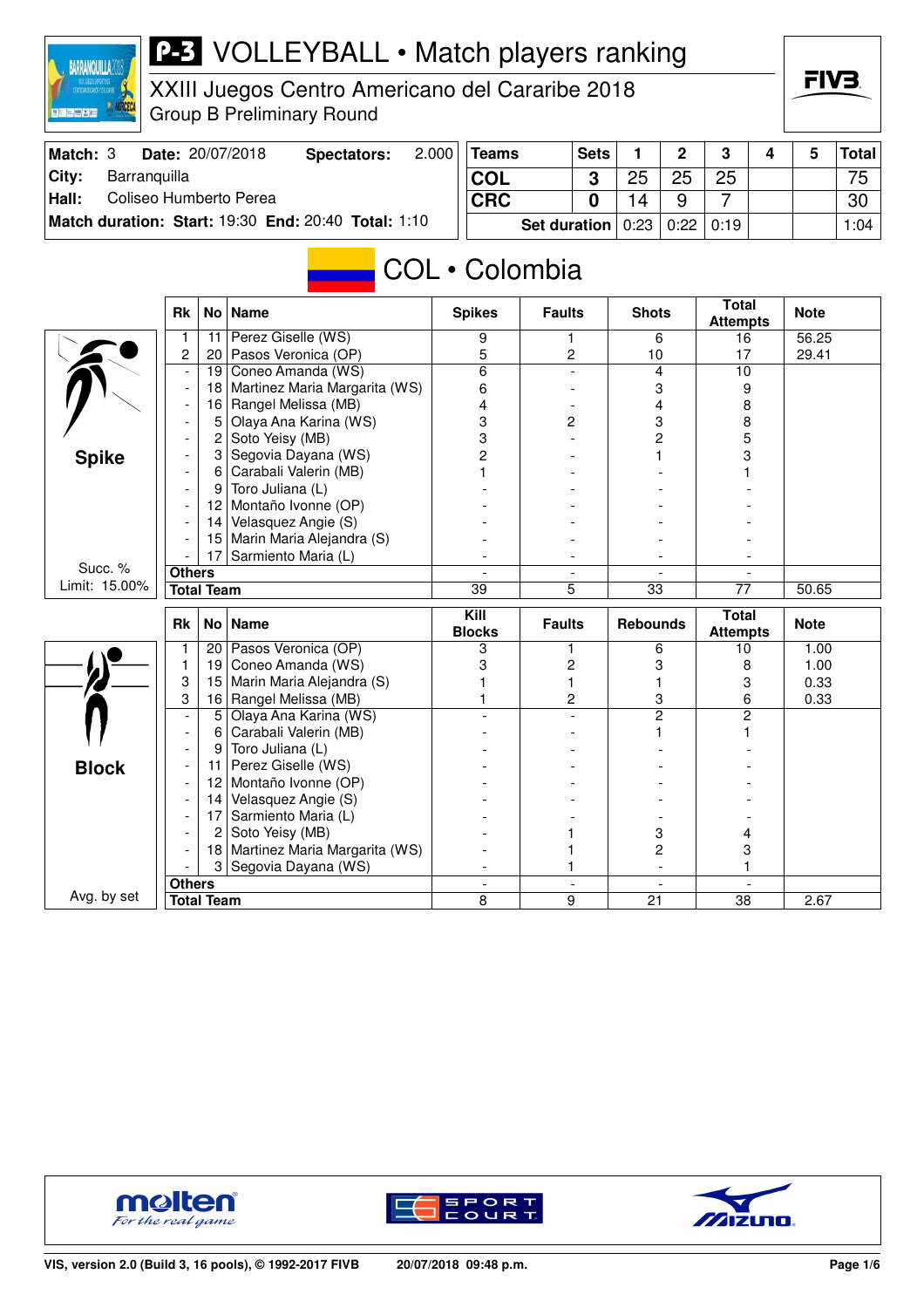

### **P-3** VOLLEYBALL • Match players ranking

XXIII Juegos Centro Americano del Cararibe 2018 Group B Preliminary Round

| Match: 3      | <b>Date: 20/07/2018</b>                             | Spectators: | 2.000 | <b>Teams</b> | <b>Sets</b>                       |    | $\mathbf{p}$ | ີ  |  | <b>Total</b> |
|---------------|-----------------------------------------------------|-------------|-------|--------------|-----------------------------------|----|--------------|----|--|--------------|
| City:         | Barranquilla                                        |             |       | <b>COL</b>   | C.                                | つら | クら           | 25 |  | 75           |
| $\vert$ Hall: | Coliseo Humberto Perea                              |             |       | <b>CRC</b>   |                                   | 14 |              |    |  | 30           |
|               | Match duration: Start: 19:30 End: 20:40 Total: 1:10 |             |       |              | Set duration   0:23   0:22   0:19 |    |              |    |  | 1:04         |

# **COL** • Colombia

|              | <b>Rk</b>                     | No <sub>1</sub> | <b>Name</b>                      | Aces                                        | <b>Faults</b>                  | <b>Serve</b><br><b>Hits</b> | <b>Total</b><br><b>Attempts</b> | <b>Note</b> |
|--------------|-------------------------------|-----------------|----------------------------------|---------------------------------------------|--------------------------------|-----------------------------|---------------------------------|-------------|
|              | 1                             | 6               | Carabali Valerin (MB)            | $\overline{c}$                              |                                | 3                           | 5                               | 0.67        |
|              | $\mathbf{1}$                  | 15              | Marin Maria Alejandra (S)        | $\overline{c}$                              |                                | 13                          | 15                              | 0.67        |
|              | 3                             | 3               | Segovia Dayana (WS)              |                                             |                                | $\overline{c}$              | 3                               | 0.33        |
|              | 3                             | 14              | Velasquez Angie (S)              |                                             |                                | 5                           | 6                               | 0.33        |
|              | 3                             | 16              | Rangel Melissa (MB)              |                                             |                                | 4                           | 5                               | 0.33        |
|              | 3                             | $\overline{2}$  | Soto Yeisy (MB)                  |                                             | 1                              | 8                           | 10                              | 0.33        |
|              | 3                             | 19              | Coneo Amanda (WS)                | 1                                           | 2                              | 8                           | 11                              | 0.33        |
| <b>Serve</b> | $\overline{\phantom{a}}$      | 5               | Olaya Ana Karina (WS)            |                                             | $\overline{a}$                 |                             |                                 |             |
|              | $\overline{\phantom{a}}$      | 9               | Toro Juliana (L)                 |                                             |                                |                             |                                 |             |
|              | $\overline{\phantom{a}}$      | 11              | Perez Giselle (WS)               |                                             |                                | 8                           | 8                               |             |
|              | $\overline{\phantom{a}}$      | 12              | Montaño Ivonne (OP)              |                                             |                                |                             |                                 |             |
|              | $\overline{\phantom{a}}$      | 17              | Sarmiento Maria (L)              |                                             |                                |                             |                                 |             |
|              |                               |                 | 18 Martinez Maria Margarita (WS) |                                             |                                | 6                           | 6                               |             |
|              | 20 Pasos Veronica (OP)        |                 |                                  |                                             | 3                              | 3                           |                                 |             |
|              | <b>Others</b>                 |                 |                                  |                                             |                                |                             |                                 |             |
| Avg. by set  | <b>Total Team</b>             |                 | 9                                | 3                                           | 60                             | $\overline{72}$             | 3.00                            |             |
| <b>Team</b>  | Opponent errors & Team faults |                 | 19                               |                                             |                                | 19                          |                                 |             |
|              | <b>Rk</b>                     | No <sub>1</sub> | <b>Name</b>                      | <b>Digs</b>                                 | <b>Faults</b>                  | <b>Receptions</b>           | <b>Total</b><br><b>Attempts</b> | <b>Note</b> |
|              | 1                             | 19              | Coneo Amanda (WS)                | 8                                           | $\overline{2}$                 | $\overline{2}$              | 12                              | 2.67        |
|              | 2                             | 9 <sup>1</sup>  | Toro Juliana (L)                 | 5                                           | $\overline{c}$                 | 3                           | 10                              | 1.67        |
|              | 3                             | 17              | Sarmiento Maria (L)              | 4                                           |                                |                             | 5                               | 1.33        |
|              | 4                             | 15              | Marin Maria Alejandra (S)        | 3                                           | 3                              | 4                           | 10                              | 1.00        |
|              | 5                             | 11              | Perez Giselle (WS)               | $\overline{2}$                              |                                | 8                           | 11                              | 0.67        |
|              | 5                             | 20              | Pasos Veronica (OP)              | 2                                           |                                | 6                           | 9                               | 0.67        |
|              | 7                             | 16              | Rangel Melissa (MB)              | 1                                           |                                | 2                           | 3                               | 0.33        |
| <b>Dig</b>   | 7                             | 14              | Velasquez Angie (S)              |                                             | 1                              | 3                           | 5                               | 0.33        |
|              | 7                             | 18              | Martinez Maria Margarita (WS)    | 1                                           |                                | $\mathbf{1}$                | 3                               | 0.33        |
|              | $\overline{\phantom{a}}$      | $\overline{2}$  | Soto Yeisy (MB)                  |                                             |                                | 3                           | $\overline{\mathbf{3}}$         |             |
|              |                               | 3               | Segovia Dayana (WS)              |                                             |                                |                             |                                 |             |
|              |                               | 5               | Olaya Ana Karina (WS)            |                                             |                                |                             |                                 |             |
|              |                               | 6               | Carabali Valerin (MB)            |                                             |                                | 1                           |                                 |             |
|              |                               | 12              | Montaño Ivonne (OP)              |                                             |                                |                             |                                 |             |
|              | <b>Others</b>                 |                 |                                  |                                             | $\overline{\phantom{a}}$       |                             |                                 |             |
| Avg. by set  | <b>Total Team</b>             |                 |                                  | $\overline{\phantom{a}}$<br>$\overline{27}$ | $\overline{\phantom{a}}$<br>11 | $\overline{35}$             | 73                              | 9.00        |





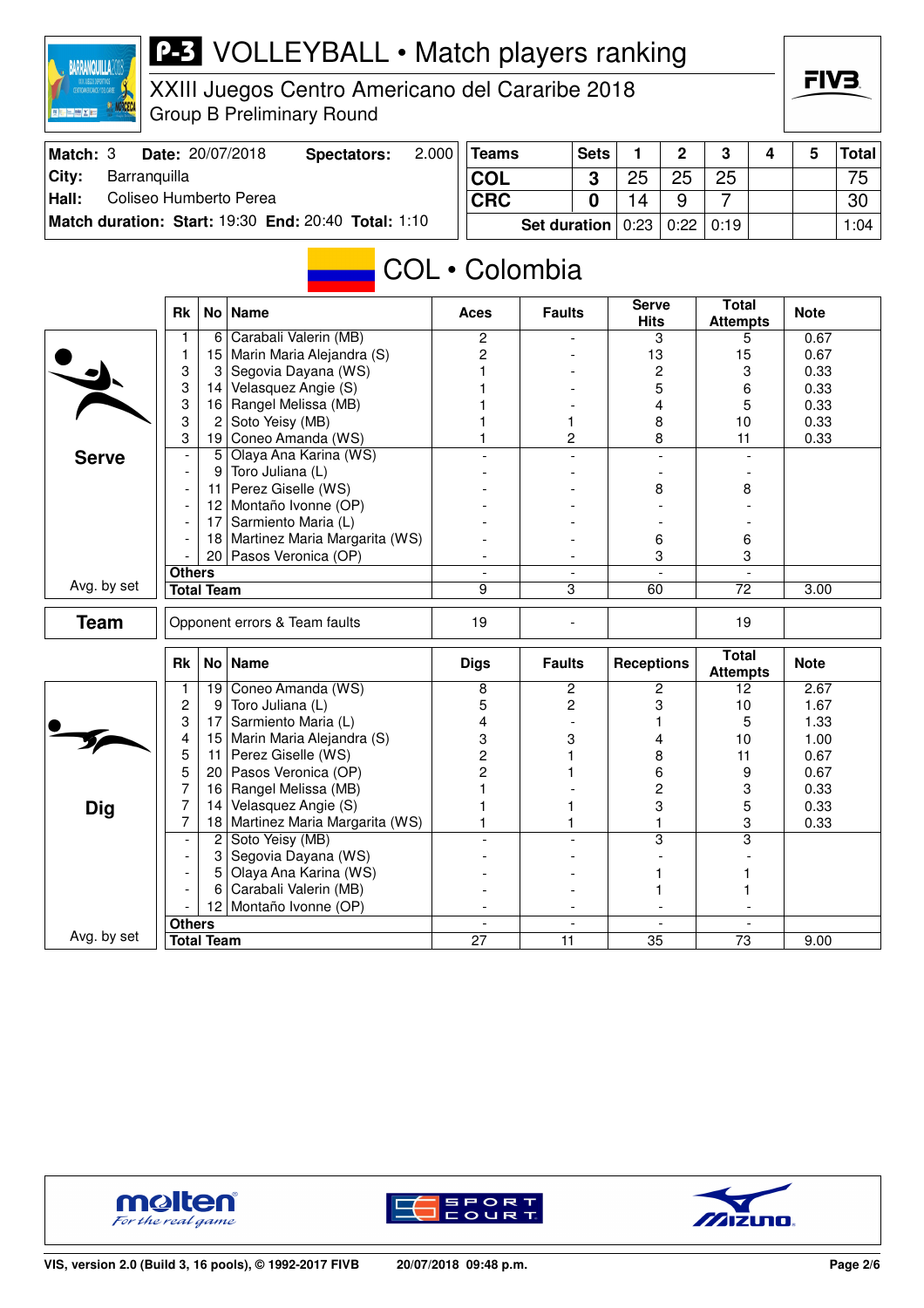

### **P-3** VOLLEYBALL • Match players ranking

XXIII Juegos Centro Americano del Cararibe 2018 Group B Preliminary Round

| Match: 3 | Date: 20/07/2018                                    | Spectators: | 2.000 | <b>Teams</b>                      | <b>Sets</b> |    | റ  | $\mathbf{r}$ |  | <b>Total</b> |
|----------|-----------------------------------------------------|-------------|-------|-----------------------------------|-------------|----|----|--------------|--|--------------|
| ∣City:   | Barranguilla                                        |             |       | <b>COL</b>                        | ≏           | 25 | 25 | 25           |  | 75 I         |
| Hall:    | Coliseo Humberto Perea                              |             |       | <b>CRC</b>                        |             |    |    |              |  | 30           |
|          | Match duration: Start: 19:30 End: 20:40 Total: 1:10 |             |       | Set duration   0:23   0:22   0:19 |             |    |    |              |  | 1:04         |

# **COL** • Colombia

|                         | <b>Rk</b>                | No l              | <b>Name</b>                   | <b>Running</b><br><b>Sets</b> | <b>Faults</b>  | <b>Still</b><br><b>Sets</b>       | <b>Total</b><br><b>Attempts</b> | <b>Note</b> |
|-------------------------|--------------------------|-------------------|-------------------------------|-------------------------------|----------------|-----------------------------------|---------------------------------|-------------|
|                         |                          | 15                | Marin Maria Alejandra (S)     | 17                            | $\overline{c}$ | 28                                | 47                              | 5.67        |
|                         | $\overline{c}$           | 14                | Velasquez Angie (S)           | 3                             |                | 16                                | 19                              | 1.00        |
| $\cdot \mathbf{e}$      |                          | 2                 | Soto Yeisy (MB)               |                               |                | $\overline{c}$                    | $\overline{c}$                  |             |
|                         | $\overline{\phantom{a}}$ | 3                 | Segovia Dayana (WS)           |                               |                |                                   |                                 |             |
|                         |                          | 5                 | Olaya Ana Karina (WS)         |                               |                |                                   |                                 |             |
|                         |                          | 6                 | Carabali Valerin (MB)         |                               |                | 2                                 | 2                               |             |
|                         |                          | 9                 | Toro Juliana (L)              |                               |                | 3                                 | 3                               |             |
| <b>Set</b>              | $\overline{\phantom{a}}$ | 11                | Perez Giselle (WS)            |                               |                |                                   |                                 |             |
|                         |                          | 12                | Montaño Ivonne (OP)           |                               |                |                                   |                                 |             |
|                         |                          | 16                | Rangel Melissa (MB)           |                               |                |                                   |                                 |             |
|                         |                          | 17                | Sarmiento Maria (L)           |                               |                | 3                                 | 3                               |             |
|                         |                          | 18                | Martinez Maria Margarita (WS) |                               |                |                                   |                                 |             |
|                         |                          | 19                | Coneo Amanda (WS)             |                               |                |                                   |                                 |             |
|                         |                          |                   | 20 Pasos Veronica (OP)        |                               |                |                                   |                                 |             |
|                         | <b>Others</b>            |                   | $\overline{a}$                | $\overline{\phantom{a}}$      |                |                                   |                                 |             |
| Avg. by set             |                          | <b>Total Team</b> |                               | 20                            | $\overline{2}$ | $\overline{58}$                   | 80                              | 6.67        |
|                         | No   Name<br><b>Rk</b>   |                   |                               |                               |                |                                   |                                 |             |
|                         |                          |                   |                               | <b>Excellents</b>             | <b>Faults</b>  | <b>Serve</b><br><b>Receptions</b> | <b>Total</b><br><b>Attempts</b> | <b>Note</b> |
|                         | 1                        | 19                | Coneo Amanda (WS)             | 8                             | ÷.             | 6                                 | 14                              | 57.14       |
|                         | 2                        | 11                | Perez Giselle (WS)            | 4                             |                | 4                                 | 8                               | 50.00       |
|                         | $\blacksquare$           | 9                 | Toro Juliana (L)              | 4                             |                |                                   | 4                               |             |
|                         | $\overline{\phantom{a}}$ | 18                | Martinez Maria Margarita (WS) | 2                             |                |                                   | 2                               |             |
|                         | $\overline{\phantom{a}}$ | 17                | Sarmiento Maria (L)           |                               |                |                                   |                                 |             |
|                         | $\blacksquare$           | 2                 | Soto Yeisy (MB)               |                               |                |                                   |                                 |             |
|                         |                          | 3                 | Segovia Dayana (WS)           |                               |                |                                   |                                 |             |
|                         |                          | 5                 | Olaya Ana Karina (WS)         |                               |                |                                   |                                 |             |
| <b>Reception</b>        | $\blacksquare$           | 6                 | Carabali Valerin (MB)         |                               |                |                                   |                                 |             |
|                         |                          | 12                | Montaño Ivonne (OP)           |                               |                |                                   |                                 |             |
|                         |                          | 14                | Velasquez Angie (S)           |                               |                |                                   |                                 |             |
|                         |                          | 15                | Marin Maria Alejandra (S)     |                               |                |                                   |                                 |             |
|                         |                          | 16                | Rangel Melissa (MB)           |                               |                |                                   |                                 |             |
|                         |                          | 20                | Pasos Veronica (OP)           |                               |                |                                   |                                 |             |
| Eff. %<br>Limit: 20.00% | <b>Others</b>            | <b>Total Team</b> |                               | 19                            |                | 10                                | 29                              | 65.52       |





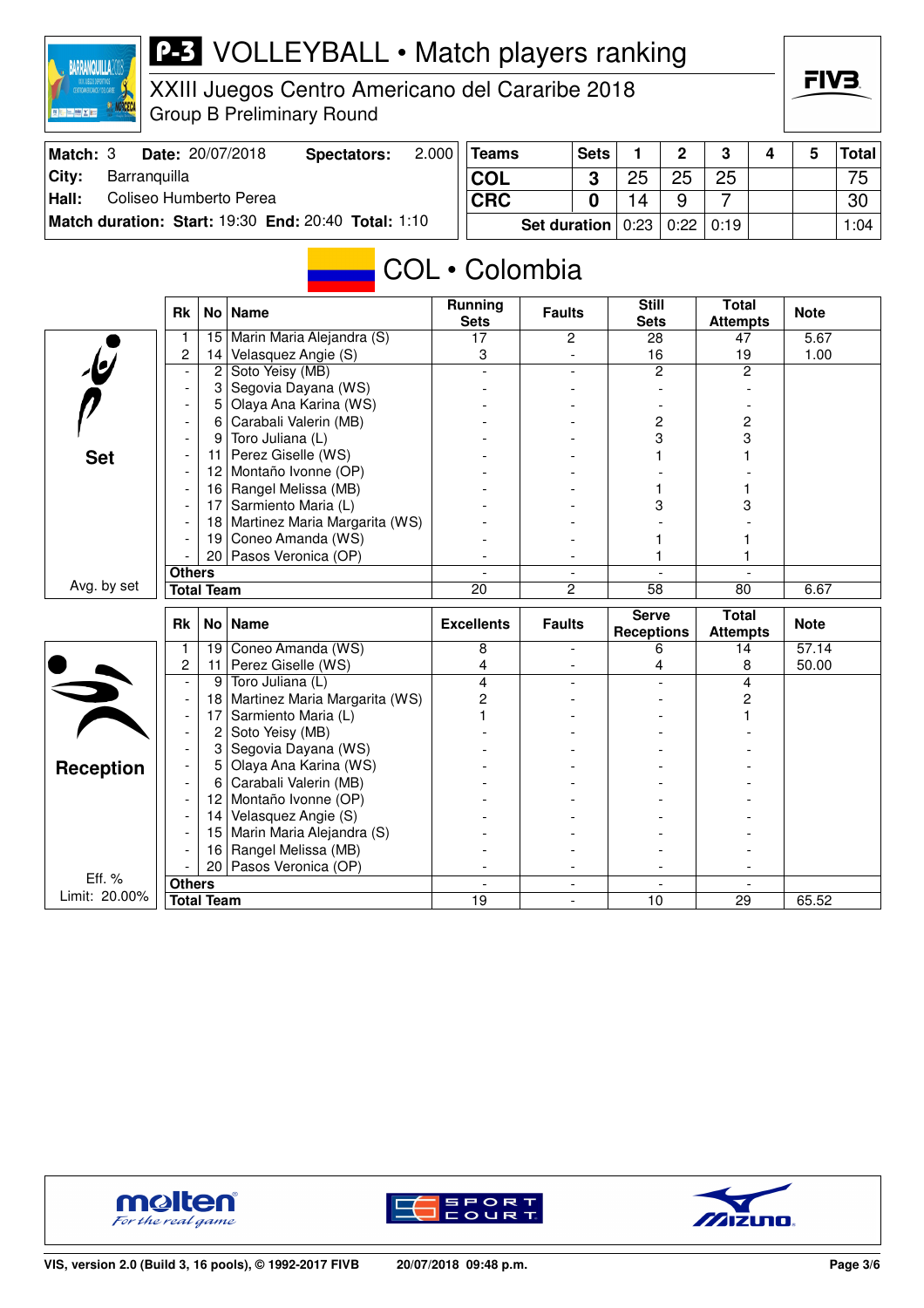| <b>BARRANQUILLA2D</b> |               |                   | <b>P-3</b> VOLLEYBALL • Match players ranking                 |            |                         |                     |             |                 |                |                       |   |             |              |
|-----------------------|---------------|-------------------|---------------------------------------------------------------|------------|-------------------------|---------------------|-------------|-----------------|----------------|-----------------------|---|-------------|--------------|
|                       |               |                   | XXIII Juegos Centro Americano del Cararibe 2018               |            |                         |                     |             |                 |                |                       |   | FIV3.       |              |
| ■ 第十二 藤 × 第二          |               |                   |                                                               |            |                         |                     |             |                 |                |                       |   |             |              |
|                       |               |                   | <b>Group B Preliminary Round</b>                              |            |                         |                     |             |                 |                |                       |   |             |              |
| Match: 3              |               |                   | Date: 20/07/2018<br><b>Spectators:</b>                        | 2.000      | <b>Teams</b>            |                     | <b>Sets</b> | 1               | 2              | 3                     | 4 | 5           | <b>Total</b> |
| City:<br>Barranquilla |               |                   |                                                               |            | <b>COL</b><br>3         |                     |             | 25              | 25             | 25                    |   |             | 75           |
| Hall:                 |               |                   | Coliseo Humberto Perea                                        | <b>CRC</b> |                         |                     | 0           | 14              | 9              | $\overline{7}$        |   |             | 30           |
|                       |               |                   | Match duration: Start: 19:30 End: 20:40 Total: 1:10           |            |                         | <b>Set duration</b> |             | 0:23            | 0:22           | 0:19                  |   |             | 1:04         |
|                       |               |                   |                                                               |            |                         |                     |             |                 |                |                       |   |             |              |
|                       |               |                   |                                                               |            |                         |                     |             |                 |                |                       |   |             |              |
|                       |               |                   |                                                               |            | <b>CRC • Costa Rica</b> |                     |             |                 |                |                       |   |             |              |
|                       | <b>Rk</b>     | No                | <b>Name</b>                                                   |            | <b>Spikes</b>           | <b>Faults</b>       |             | <b>Shots</b>    |                | <b>Total</b>          |   | <b>Note</b> |              |
|                       | 1             | 10                | Vargas Quiros Daniela (OP)                                    |            | 4                       | 9                   |             | $\overline{13}$ |                | <b>Attempts</b><br>26 |   | 15.38       |              |
|                       | 2             | 17                | Gonzalez Alfaro Yuliana (WS)                                  |            | 3                       | 8                   |             | 16              |                | 27                    |   | 11.11       |              |
|                       |               | 5                 | Espinoza Rojas Edya (WS)                                      |            | 4                       | 1                   |             |                 | 5              | 10                    |   |             |              |
|                       |               | 11                | Rodriguez Mariana (OP)                                        |            | 3                       | 1                   |             | 5               |                | 9                     |   |             |              |
|                       |               |                   | Carazo Martinez Tannia (WS)                                   |            |                         | 2                   |             |                 | 3              | 9                     |   |             |              |
|                       |               | 4                 | Gamboa Johanna (MB)                                           |            |                         | 2                   |             |                 | 4              |                       |   |             |              |
|                       |               | 12                | Jimenez Corrales Kiara (MB)                                   |            |                         |                     |             |                 | 2              | 2                     |   |             |              |
| <b>Spike</b>          |               |                   | Campos Melissa (S)                                            |            |                         |                     |             |                 |                |                       |   |             |              |
|                       |               | 14                | Fonseca Avila Irene (S)                                       |            |                         |                     |             |                 |                |                       |   |             |              |
|                       |               | $\mathbf{2}$      | Hernandez Gamboa Joselyn (MB)<br>6 Madriz Piedra Valeria (OP) |            |                         |                     |             |                 |                |                       |   |             |              |
|                       |               | 8                 | Castro Rueda Maria Jose (L)                                   |            |                         |                     |             |                 |                |                       |   |             |              |
|                       |               | 13                | Porras Vargas Ariana (WS)                                     |            |                         |                     |             |                 |                |                       |   |             |              |
|                       |               | 18                | Linares Somarribas Yuriana (L)                                |            |                         |                     |             |                 |                |                       |   |             |              |
| Succ. %               | <b>Others</b> |                   |                                                               |            |                         |                     |             |                 |                |                       |   |             |              |
| Limit: 15.00%         |               | <b>Total Team</b> |                                                               |            | 19                      | $\overline{23}$     |             | $\overline{50}$ |                | 92                    |   | 20.65       |              |
|                       |               |                   |                                                               |            | Kill                    |                     |             |                 |                | <b>Total</b>          |   |             |              |
|                       | <b>Rk</b>     | No <sub>1</sub>   | <b>Name</b>                                                   |            | <b>Blocks</b>           | <b>Faults</b>       |             | <b>Rebounds</b> |                | <b>Attempts</b>       |   | <b>Note</b> |              |
|                       | 1             | 11                | Rodriguez Mariana (OP)                                        |            |                         |                     | 2           |                 | 2              | 5                     |   | 0.33        |              |
|                       | 1             | 10 <sub>1</sub>   | Vargas Quiros Daniela (OP)                                    |            | 1                       | 2                   |             |                 | 1              | 4                     |   | 0.33        |              |
|                       |               | 1<br>2            | Carazo Martinez Tannia (WS)<br>Hernandez Gamboa Joselyn (MB)  |            |                         |                     |             |                 |                |                       |   |             |              |
|                       |               | 6                 | Madriz Piedra Valeria (OP)                                    |            |                         |                     |             | 1               |                |                       |   |             |              |
|                       |               | 8                 | Castro Rueda Maria Jose (L)                                   |            |                         |                     |             |                 |                |                       |   |             |              |
|                       |               | 13                | Porras Vargas Ariana (WS)                                     |            |                         |                     |             |                 |                |                       |   |             |              |
| <b>Block</b>          |               | 18                | Linares Somarribas Yuriana (L)                                |            |                         |                     |             |                 |                |                       |   |             |              |
|                       |               | 14                | Fonseca Avila Irene (S)                                       |            |                         | 1                   |             |                 | 3              | 4                     |   |             |              |
|                       |               | 4                 | Gamboa Johanna (MB)                                           |            |                         | 2                   |             |                 | $\overline{c}$ | 4                     |   |             |              |
|                       |               | 17                | Gonzalez Alfaro Yuliana (WS)                                  |            |                         | $\overline{c}$      |             |                 | $\overline{c}$ | 4                     |   |             |              |
|                       |               | 5                 | Espinoza Rojas Edya (WS)                                      |            |                         |                     |             |                 |                |                       |   |             |              |
|                       |               |                   | Campos Melissa (S)                                            |            |                         |                     |             |                 |                |                       |   |             |              |
|                       | <b>Others</b> | 12                | Jimenez Corrales Kiara (MB)                                   |            |                         | 1                   |             |                 |                |                       |   |             |              |
| Avg. by set           |               | <b>Total Team</b> |                                                               |            | 2                       | 12                  |             | 11              |                | 25                    |   | 0.67        |              |
|                       |               |                   |                                                               |            |                         |                     |             |                 |                |                       |   |             |              |





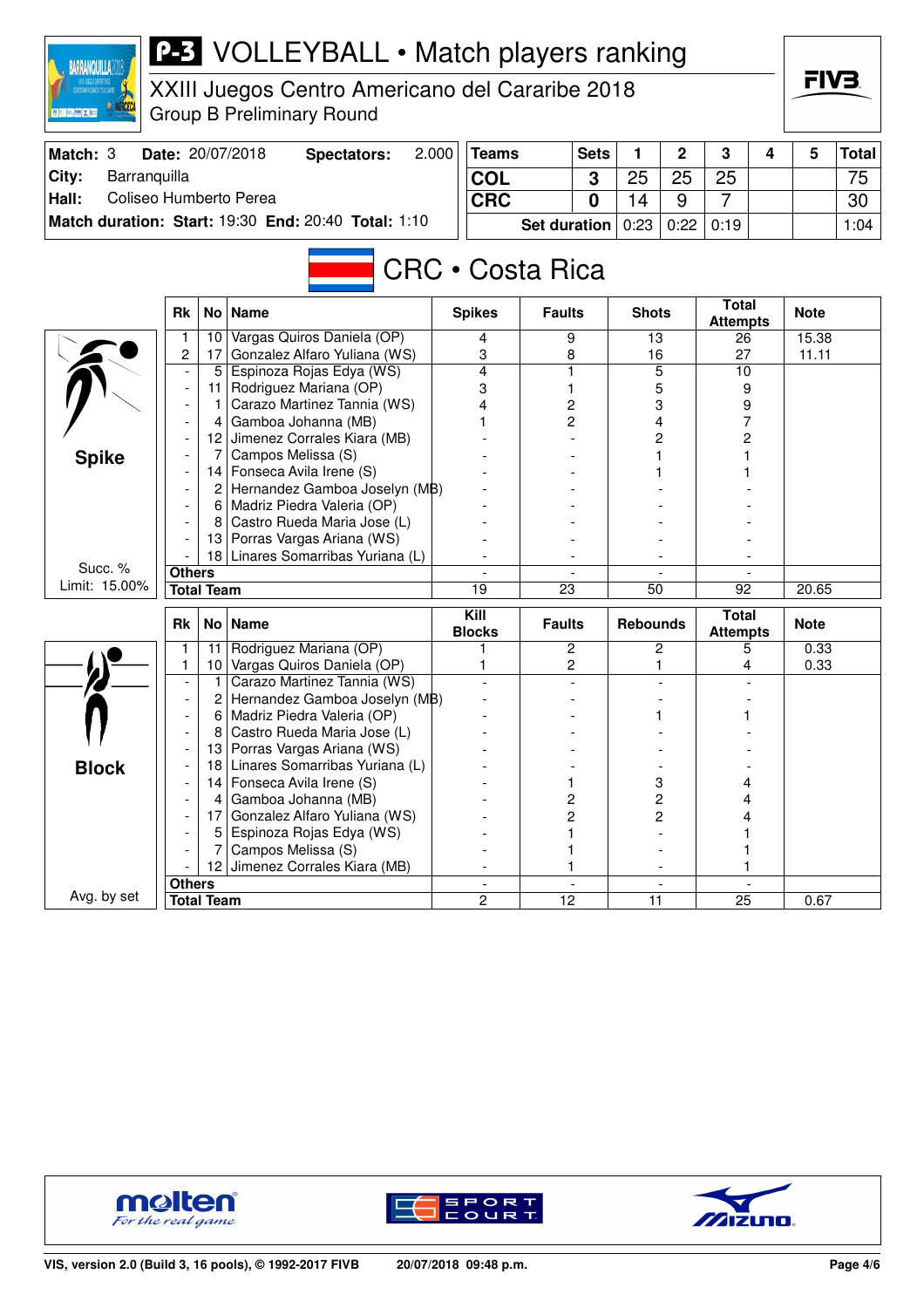| <b>BARRANQUILLA2</b>            |                          | <b>P-3</b> VOLLEYBALL • Match players ranking |                                                           |            |                          |                     |                |                          |                |                                 |   |             |              |
|---------------------------------|--------------------------|-----------------------------------------------|-----------------------------------------------------------|------------|--------------------------|---------------------|----------------|--------------------------|----------------|---------------------------------|---|-------------|--------------|
|                                 |                          |                                               | XXIII Juegos Centro Americano del Cararibe 2018           |            |                          |                     |                |                          |                |                                 |   | FIV3.       |              |
|                                 |                          |                                               | <b>Group B Preliminary Round</b>                          |            |                          |                     |                |                          |                |                                 |   |             |              |
| Match: 3                        |                          |                                               | Date: 20/07/2018<br><b>Spectators:</b>                    | 2.000      | <b>Teams</b>             |                     | <b>Sets</b>    | 1                        | 2              | 3                               | 4 | 5           | <b>Total</b> |
| Barranquilla<br>City:           |                          |                                               |                                                           |            | <b>COL</b>               |                     | 3              | 25                       | 25             | 25                              |   |             | 75           |
| Coliseo Humberto Perea<br>Hall: |                          |                                               |                                                           | <b>CRC</b> |                          |                     | $\bf{0}$       | 14                       | 9              | $\overline{7}$                  |   |             | 30           |
|                                 |                          |                                               | Match duration: Start: 19:30 End: 20:40 Total: 1:10       |            |                          | <b>Set duration</b> |                | 0:23                     | 0:22           | 0:19                            |   |             | 1:04         |
|                                 |                          |                                               |                                                           |            | <b>CRC · Costa Rica</b>  |                     |                |                          |                |                                 |   |             |              |
|                                 | <b>Rk</b>                |                                               | No   Name                                                 |            | Aces                     | <b>Faults</b>       |                | <b>Serve</b>             |                | <b>Total</b>                    |   | <b>Note</b> |              |
|                                 |                          |                                               |                                                           |            |                          |                     |                | <b>Hits</b>              |                | <b>Attempts</b>                 |   |             |              |
|                                 |                          |                                               | Carazo Martinez Tannia (WS)                               |            |                          |                     |                |                          | 4              | 4                               |   |             |              |
|                                 |                          | 2<br>5                                        | Hernandez Gamboa Joselyn (MB)<br>Espinoza Rojas Edya (WS) |            |                          |                     |                |                          |                |                                 |   |             |              |
|                                 |                          | 6                                             | Madriz Piedra Valeria (OP)                                |            |                          |                     |                | 4                        |                | 4                               |   |             |              |
|                                 |                          | 7                                             | Campos Melissa (S)                                        |            |                          |                     |                | 3                        |                | 3                               |   |             |              |
|                                 |                          | 8                                             | Castro Rueda Maria Jose (L)                               |            |                          |                     |                |                          |                |                                 |   |             |              |
|                                 |                          |                                               | 12 Jimenez Corrales Kiara (MB)                            |            |                          |                     |                |                          |                |                                 |   |             |              |
| <b>Serve</b>                    |                          |                                               | 13 Porras Vargas Ariana (WS)                              |            |                          |                     |                |                          |                |                                 |   |             |              |
|                                 |                          |                                               | 14   Fonseca Avila Irene (S)                              |            |                          |                     |                |                          | 7              |                                 |   |             |              |
|                                 |                          | 17                                            | Gonzalez Alfaro Yuliana (WS)                              |            |                          |                     |                |                          | 3              | 3                               |   |             |              |
|                                 |                          | 18 Linares Somarribas Yuriana (L)             |                                                           |            |                          |                     |                |                          |                |                                 |   |             |              |
|                                 |                          | 11                                            | Rodriguez Mariana (OP)                                    |            |                          |                     |                | 3                        |                | 4                               |   |             |              |
|                                 | 4                        |                                               | Gamboa Johanna (MB)                                       |            |                          |                     |                |                          | 2              | 3                               |   |             |              |
|                                 |                          | 10 <sub>1</sub>                               | Vargas Quiros Daniela (OP)                                |            |                          |                     | 1              |                          | 1              | 2                               |   |             |              |
| Avg. by set                     | <b>Others</b>            | <b>Total Team</b>                             |                                                           |            |                          | 3                   |                | 29                       |                | $\overline{32}$                 |   |             |              |
|                                 |                          |                                               |                                                           |            |                          |                     |                |                          |                |                                 |   |             |              |
| <b>Team</b>                     |                          |                                               | Opponent errors & Team faults                             |            | 9                        | 3                   |                |                          | 12             |                                 |   |             |              |
|                                 | <b>Rk</b>                |                                               | No   Name                                                 |            | <b>Digs</b>              | <b>Faults</b>       |                | <b>Receptions</b>        |                | <b>Total</b><br><b>Attempts</b> |   | <b>Note</b> |              |
|                                 |                          | 8                                             | Castro Rueda Maria Jose (L)                               |            | 7                        | 7                   |                | 5                        |                | 19                              |   | 2.33        |              |
|                                 | 2                        | 17                                            | Gonzalez Alfaro Yuliana (WS)                              |            | 4                        | 5                   |                | 6                        |                | 15                              |   | 1.33        |              |
|                                 | 3                        | 10 <sub>1</sub>                               | Vargas Quiros Daniela (OP)                                |            | $\overline{c}$           | 4                   |                | $\overline{c}$           |                | 8                               |   | 0.67        |              |
|                                 | 4                        | 5.<br>2                                       | Espinoza Rojas Edya (WS)<br>Hernandez Gamboa Joselyn (MB) |            | $\mathbf{1}$             |                     | 2              |                          | 8              | 11                              |   | 0.33        |              |
|                                 | $\overline{\phantom{a}}$ | 6                                             | Madriz Piedra Valeria (OP)                                |            |                          |                     |                |                          |                |                                 |   |             |              |
|                                 |                          | 7                                             | Campos Melissa (S)                                        |            |                          |                     |                | $\overline{\mathbf{c}}$  |                | $\overline{\mathbf{c}}$         |   |             |              |
| <b>Dig</b>                      |                          | 12 <sub>2</sub>                               | Jimenez Corrales Kiara (MB)                               |            |                          |                     |                |                          | 1              | 1                               |   |             |              |
|                                 |                          | 13                                            | Porras Vargas Ariana (WS)                                 |            |                          |                     |                |                          |                |                                 |   |             |              |
|                                 |                          | 18                                            | Linares Somarribas Yuriana (L)                            |            |                          |                     |                |                          |                |                                 |   |             |              |
|                                 |                          | 11                                            | Rodriguez Mariana (OP)                                    |            |                          | 1                   |                |                          | 2              | 3                               |   |             |              |
|                                 |                          | 14 I                                          | Fonseca Avila Irene (S)                                   |            |                          | 1                   |                |                          | $\overline{c}$ | 3                               |   |             |              |
|                                 |                          | 4                                             | Gamboa Johanna (MB)                                       |            |                          | 2                   |                |                          | 1              | $\ensuremath{\mathsf{3}}$       |   |             |              |
|                                 |                          |                                               | Carazo Martinez Tannia (WS)                               |            |                          | 5                   |                |                          |                | 5                               |   |             |              |
| Avg. by set                     | Others                   |                                               |                                                           |            | $\overline{\phantom{a}}$ |                     | $\blacksquare$ | $\overline{\phantom{a}}$ |                |                                 |   |             |              |
|                                 |                          | <b>Total Team</b>                             |                                                           |            | 14                       | $\overline{27}$     |                | $\overline{29}$          |                | $\overline{70}$                 |   | 4.67        |              |